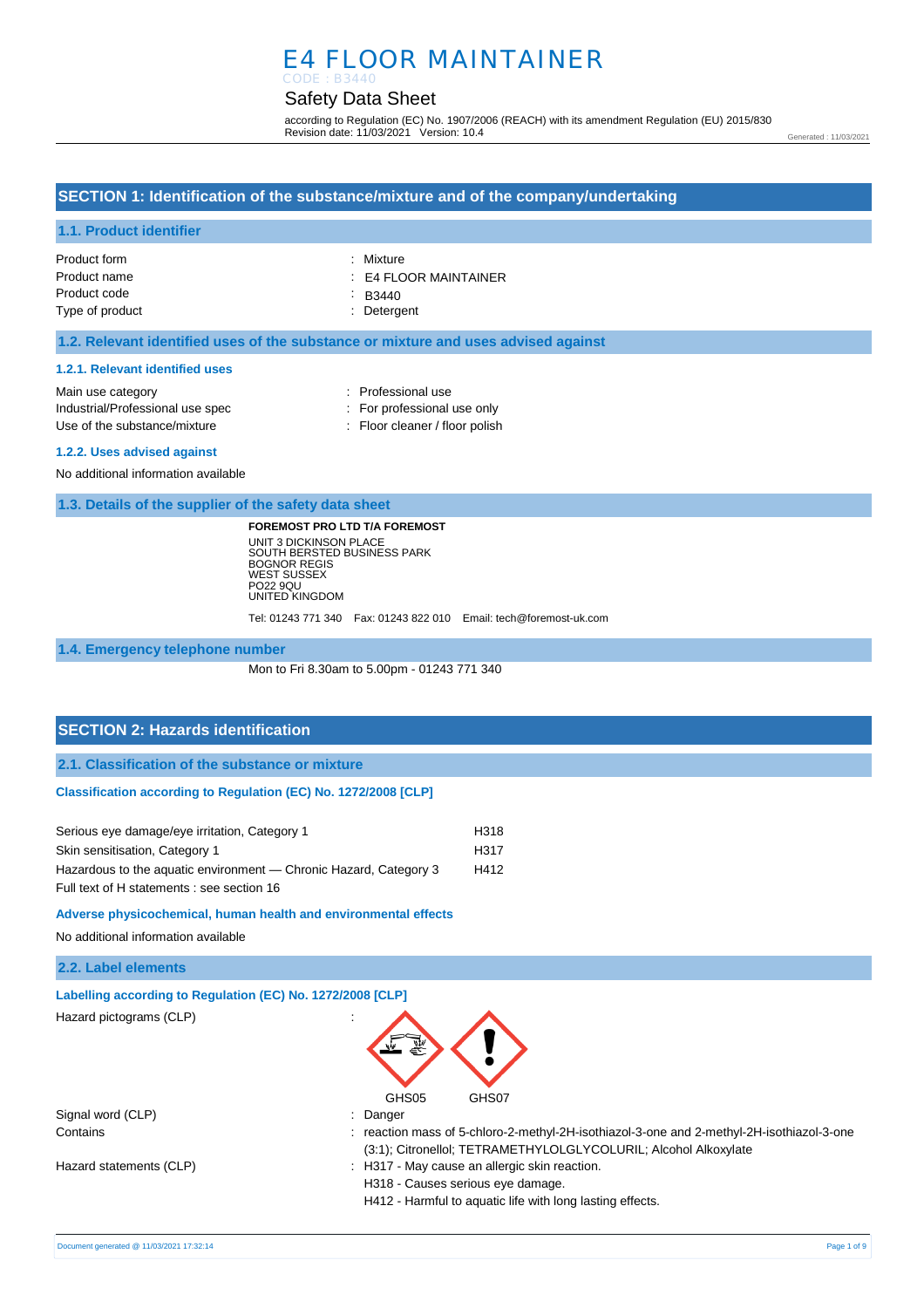# Safety Data Sheet

according to Regulation (EC) No. 1907/2006 (REACH) with its amendment Regulation (EU) 2015/830

| Precautionary statements (CLP) | : P261 - Avoid breathing spray.                                                      |
|--------------------------------|--------------------------------------------------------------------------------------|
|                                | P272 - Contaminated work clothing should not be allowed out of the workplace.        |
|                                | P280 - Wear eye protection, protective gloves.                                       |
|                                | P302+P352 - IF ON SKIN: Wash with plenty of soap and water.                          |
|                                | P305+P351+P338 - IF IN EYES: Rinse cautiously with water for several minutes. Remove |
|                                | contact lenses, if present and easy to do. Continue rinsing.                         |
|                                | P315 - Get immediate medical advice/attention.                                       |
|                                | P333+P313 - If skin irritation or rash occurs: Get medical advice/attention.         |
|                                | P363 - Wash contaminated clothing before reuse.                                      |
|                                |                                                                                      |

### **2.3. Other hazards**

No additional information available

### **SECTION 3: Composition/information on ingredients**

### **3.1. Substances**

### Not applicable

### **3.2. Mixtures**

| <b>Name</b>                                                                                       | <b>Product identifier</b>                                                          | $\frac{9}{6}$ | <b>Classification according to</b><br><b>Regulation (EC) No.</b><br>1272/2008 [CLP]                                                                                                                                               |
|---------------------------------------------------------------------------------------------------|------------------------------------------------------------------------------------|---------------|-----------------------------------------------------------------------------------------------------------------------------------------------------------------------------------------------------------------------------------|
| Alcohol Alkoxylate                                                                                | (CAS-No.) 166736-08-9<br>(REACH-no) Exempt/Polymer                                 | $10 - 15$     | Acute Tox. 4 (Oral), H302<br>Eye Dam. 1, H318                                                                                                                                                                                     |
| Isotridecanol, ethoxylated (8 EO)                                                                 | (CAS-No.) 9043-30-5<br>(EC-No.) 500-027-2<br>(REACH-no) 02-2119552461-55           | $1 - 5$       | Acute Tox. 4 (Oral), H302<br>Eye Dam. 1, H318                                                                                                                                                                                     |
| <b>TETRAMETHYLOLGLYCOLURIL</b>                                                                    | (CAS-No.) 5395-50-6<br>(EC-No.) 226-408-0                                          | $0.1 - 1$     | Skin Sens. 1, H317                                                                                                                                                                                                                |
| Citronellol                                                                                       | (CAS-No.) 106-22-9<br>(EC-No.) 203-375-0<br>(REACH-no) 01-2119453995-23            | $0.1 - 1$     | Eye Irrit. 2, H319<br>Skin Irrit. 2, H315<br>Skin Sens. 1B, H317                                                                                                                                                                  |
| reaction mass of 5-chloro-2-methyl-2H-isothiazol-3-<br>one and 2-methyl-2H-isothiazol-3-one (3:1) | (CAS-No.) 55965-84-9<br>(EC Index-No.) 613-167-00-5<br>(REACH-no) 01-2120764691-48 | < 0.1         | Acute Tox. 2 (Inhalation), H330<br>Acute Tox. 2 (Dermal), H310<br>Acute Tox. 3 (Oral), H301<br>Skin Corr. 1C, H314<br>Eye Dam. 1, H318<br>Skin Sens. 1A, H317<br>Aquatic Acute 1, H400 (M=100)<br>Aquatic Chronic 1, H410 (M=100) |

| <b>Specific concentration limits:</b>                                                               |                                                                                    |                                                                                                                                                                                                                  |
|-----------------------------------------------------------------------------------------------------|------------------------------------------------------------------------------------|------------------------------------------------------------------------------------------------------------------------------------------------------------------------------------------------------------------|
| <b>Name</b>                                                                                         | <b>Product identifier</b>                                                          | <b>Specific concentration limits</b>                                                                                                                                                                             |
| Alcohol Alkoxylate                                                                                  | (CAS-No.) 166736-08-9<br>(REACH-no) Exempt/Polymer                                 | $(1 < C \le 10)$ Eye Irrit. 2, H319<br>(10 < C < 100) Eye Dam. 1, H318                                                                                                                                           |
| reaction mass of 5-chloro-2-methyl-2H-isothiazol-3-<br>one and 2-methyl-2H-isothiazol-3-one $(3:1)$ | (CAS-No.) 55965-84-9<br>(EC Index-No.) 613-167-00-5<br>(REACH-no) 01-2120764691-48 | (0.0015 ≤C ≤ 100) Skin Sens. 1A, H317<br>$(0.06 \leq C < 0.6)$ Skin Irrit. 2, H315<br>$(0.06 \leq C < 0.6)$ Eye Irrit. 2, H319<br>$(0.6 \leq C \leq 100)$ Eye Dam. 1, H318<br>(0.6 ≤C ≤ 100) Skin Corr. 1C, H314 |

#### Full text of H-statements: see section 16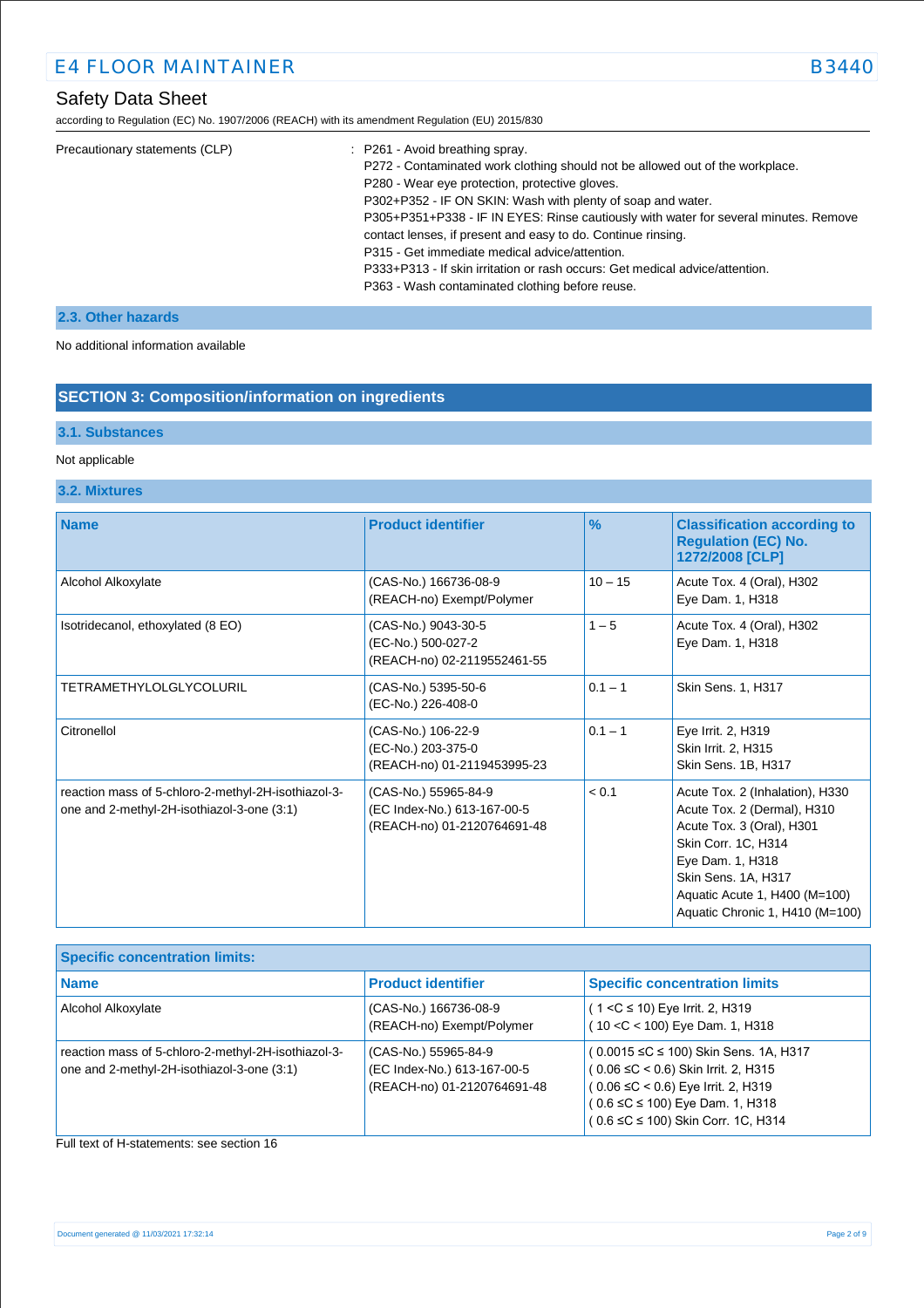# Safety Data Sheet

according to Regulation (EC) No. 1907/2006 (REACH) with its amendment Regulation (EU) 2015/830

| according to Regulation (EC) No. 1907/2006 (REACH) with its amendment Regulation (EU) 2015/830                       |                                                                                                                                                                                                                                                                                                             |
|----------------------------------------------------------------------------------------------------------------------|-------------------------------------------------------------------------------------------------------------------------------------------------------------------------------------------------------------------------------------------------------------------------------------------------------------|
| <b>SECTION 4: First aid measures</b>                                                                                 |                                                                                                                                                                                                                                                                                                             |
| 4.1. Description of first aid measures                                                                               |                                                                                                                                                                                                                                                                                                             |
| First-aid measures after inhalation<br>First-aid measures after skin contact<br>First-aid measures after eye contact | : Remove person to fresh air and keep comfortable for breathing.<br>: Wash skin with plenty of water.<br>: IF IN EYES: Rinse cautiously with water for several minutes. Remove contact lenses, if<br>present and easy to do. Continue rinsing. If eye irritation persists: Get medical<br>advice/attention. |
| First-aid measures after ingestion                                                                                   | : Give nothing or a little water to drink. Get medical advice/attention if you feel unwell.                                                                                                                                                                                                                 |
| 4.2. Most important symptoms and effects, both acute and delayed                                                     |                                                                                                                                                                                                                                                                                                             |
| No additional information available                                                                                  |                                                                                                                                                                                                                                                                                                             |
|                                                                                                                      | 4.3. Indication of any immediate medical attention and special treatment needed                                                                                                                                                                                                                             |
| Treat symptomatically.                                                                                               |                                                                                                                                                                                                                                                                                                             |
| <b>SECTION 5: Firefighting measures</b>                                                                              |                                                                                                                                                                                                                                                                                                             |
| 5.1. Extinguishing media                                                                                             |                                                                                                                                                                                                                                                                                                             |
| Suitable extinguishing media                                                                                         | : Carbon dioxide. Dry powder. Foam.                                                                                                                                                                                                                                                                         |
| 5.2. Special hazards arising from the substance or mixture                                                           |                                                                                                                                                                                                                                                                                                             |
| No additional information available                                                                                  |                                                                                                                                                                                                                                                                                                             |
| 5.3. Advice for firefighters                                                                                         |                                                                                                                                                                                                                                                                                                             |
| No additional information available                                                                                  |                                                                                                                                                                                                                                                                                                             |
| <b>SECTION 6: Accidental release measures</b>                                                                        |                                                                                                                                                                                                                                                                                                             |
|                                                                                                                      | 6.1. Personal precautions, protective equipment and emergency procedures                                                                                                                                                                                                                                    |
| 6.1.1. For non-emergency personnel                                                                                   |                                                                                                                                                                                                                                                                                                             |
| Emergency procedures                                                                                                 | : Evacuate unnecessary personnel.                                                                                                                                                                                                                                                                           |
| 6.1.2. For emergency responders                                                                                      |                                                                                                                                                                                                                                                                                                             |
| Protective equipment                                                                                                 | : Use personal protective equipment as required.                                                                                                                                                                                                                                                            |
| <b>6.2. Environmental precautions</b>                                                                                |                                                                                                                                                                                                                                                                                                             |
|                                                                                                                      |                                                                                                                                                                                                                                                                                                             |

Avoid release to the environment.

| 6.3. Methods and material for containment and cleaning up |                                                                                                                    |
|-----------------------------------------------------------|--------------------------------------------------------------------------------------------------------------------|
| For containment<br>Methods for cleaning up                | : Collect spillage.<br>: Soak up spills with inert solids, such as clay or diatomaceous earth as soon as possible. |
|                                                           |                                                                                                                    |

**6.4. Reference to other sections**

For further information refer to section 8: "Exposure controls/personal protection". For further information refer to section 13.

| <b>SECTION 7: Handling and storage</b>            |                                                                                     |
|---------------------------------------------------|-------------------------------------------------------------------------------------|
| 7.1. Precautions for safe handling                |                                                                                     |
| Precautions for safe handling<br>Hygiene measures | : Avoid contact with eyes.<br>: Do not eat, drink or smoke when using this product. |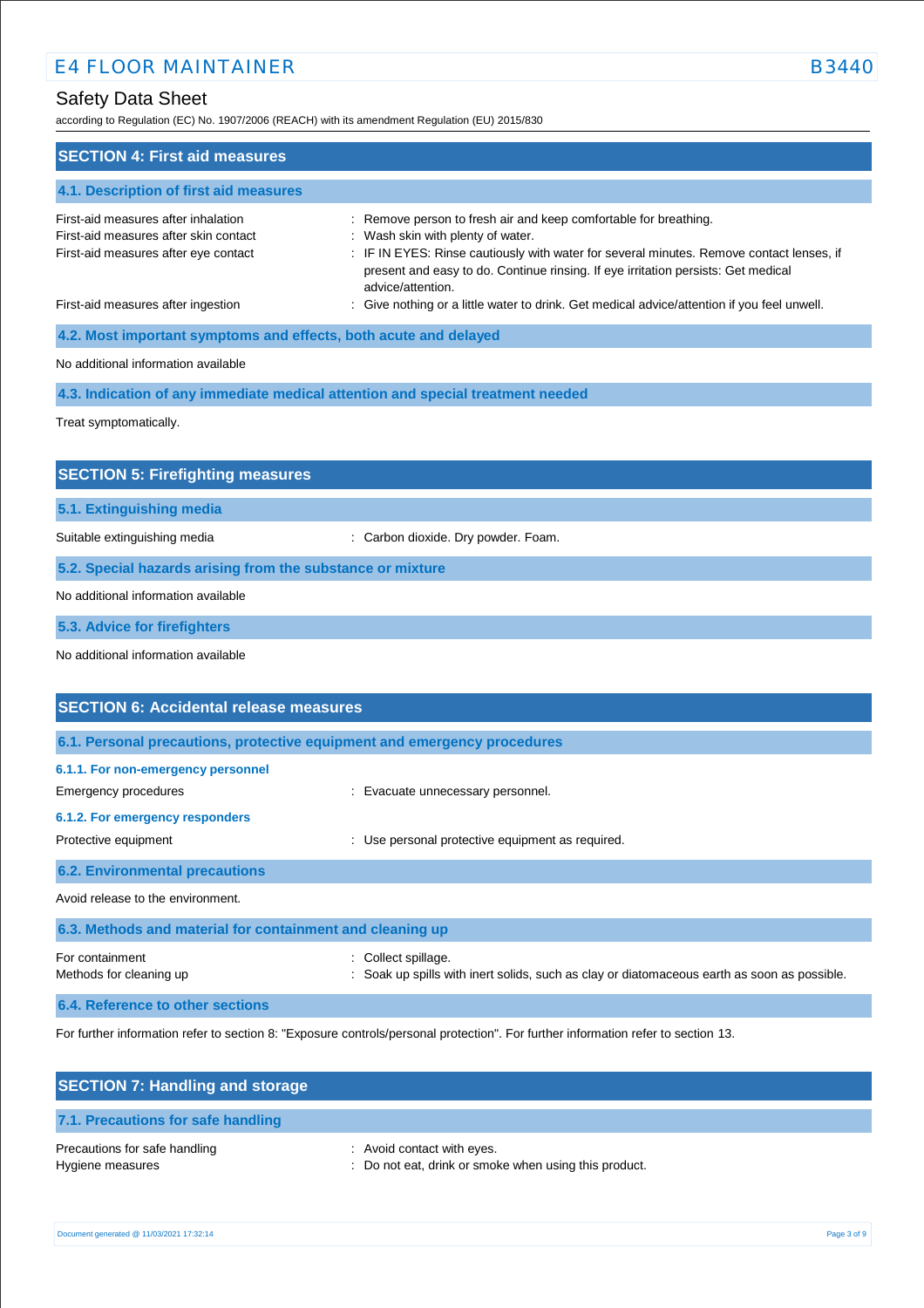## Safety Data Sheet

according to Regulation (EC) No. 1907/2006 (REACH) with its amendment Regulation (EU) 2015/830

| 7.2. Conditions for safe storage, including any incompatibilities |                                                                 |  |
|-------------------------------------------------------------------|-----------------------------------------------------------------|--|
| Technical measures                                                | Does not require any specific or particular technical measures. |  |
| Storage conditions                                                | : Keep container closed when not in use.                        |  |
| Incompatible products                                             | : Oxidizing agent. Strong acids. Strong bases.                  |  |
| Special rules on packaging                                        | : Keep only in original container.                              |  |
|                                                                   |                                                                 |  |

#### **7.3. Specific end use(s)**

No additional information available

#### **SECTION 8: Exposure controls/personal protection**

#### **8.1. Control parameters**

#### **8.1.1 National occupational exposure and biological limit values**

No additional information available

#### **8.1.2. Recommended monitoring procedures**

No additional information available

#### **8.1.3. Air contaminants formed**

No additional information available

#### **8.1.4. DNEL and PNEC**

No additional information available

#### **8.1.5. Control banding**

No additional information available

**8.2. Exposure controls**

#### **8.2.1. Appropriate engineering controls**

#### No additional information available

#### **8.2.2. Personal protection equipment**

**Personal protective equipment symbol(s):**



#### **8.2.2.1. Eye and face protection**

| Eye protection:        |  |
|------------------------|--|
| Safety glasses. EN 166 |  |

#### **8.2.2.2. Skin protection**

| Skin and body protection:                 |  |
|-------------------------------------------|--|
| Not required for normal conditions of use |  |

#### **Hand protection:**

Chemical resistant gloves (according to European standard EN 374 or equivalent). Nitrile rubber gloves

#### **Other skin protection**

#### **Materials for protective clothing:**

Not required for normal conditions of use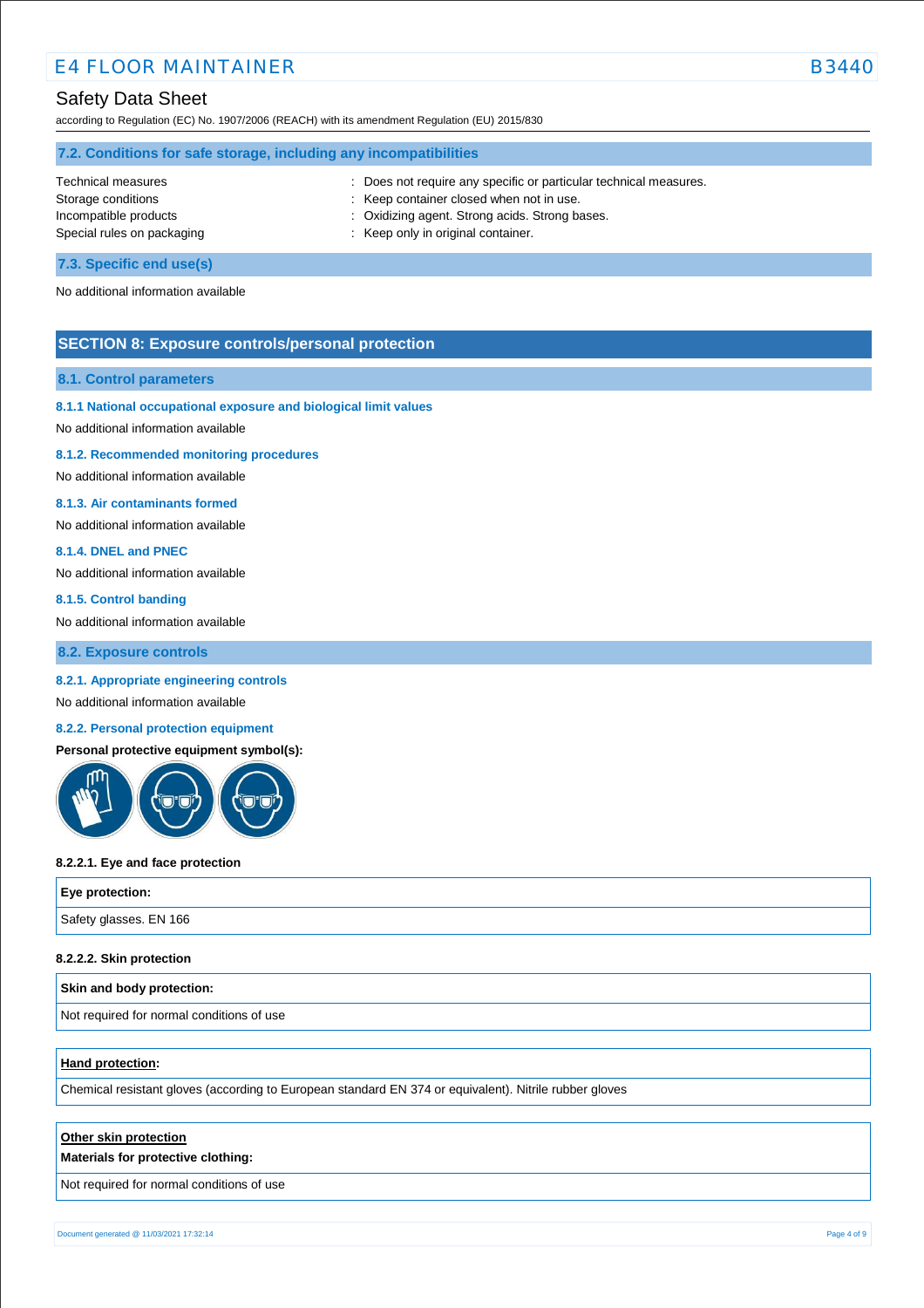# Safety Data Sheet

according to Regulation (EC) No. 1907/2006 (REACH) with its amendment Regulation (EU) 2015/830

#### **8.2.2.3. Respiratory protection**

#### **Respiratory protection:**

Not required for normal conditions of use

#### **8.2.2.4. Thermal hazards**

No additional information available

**8.2.3. Environmental exposure controls** 

No additional information available

### **SECTION 9: Physical and chemical properties**

#### **9.1. Information on basic physical and chemical properties**

| Physical state                                  | Liquid            |
|-------------------------------------------------|-------------------|
| Appearance                                      | Liquid.           |
| Colour                                          | pink.             |
| Odour                                           | characteristic.   |
| Odour threshold                                 | No data available |
| рH                                              | 9.5               |
| Relative evaporation rate (butylacetate=1)      | No data available |
| Melting point                                   | No data available |
| Freezing point                                  | No data available |
| Boiling point                                   | $\geq 100$ °C     |
| Flash point                                     | No data available |
| Auto-ignition temperature                       | No data available |
| Decomposition temperature                       | No data available |
| Flammability (solid, gas)                       | No data available |
| Vapour pressure                                 | No data available |
| Relative vapour density at 20 °C                | No data available |
| Relative density                                | 1                 |
| Solubility                                      | Soluble in water. |
| Partition coefficient n-octanol/water (Log Pow) | No data available |
| Viscosity, kinematic                            | No data available |
| Viscosity, dynamic                              | No data available |
| <b>Explosive properties</b>                     | No data available |
| Oxidising properties                            | No data available |
| <b>Explosive limits</b>                         | No data available |

#### **9.2. Other information**

No additional information available

### **SECTION 10: Stability and reactivity**

#### **10.1. Reactivity**

The product is non-reactive under normal conditions of use, storage and transport.

**10.2. Chemical stability**

Stable under normal conditions.

**10.3. Possibility of hazardous reactions**

No dangerous reactions known under normal conditions of use.

**10.4. Conditions to avoid**

None under recommended storage and handling conditions (see section 7).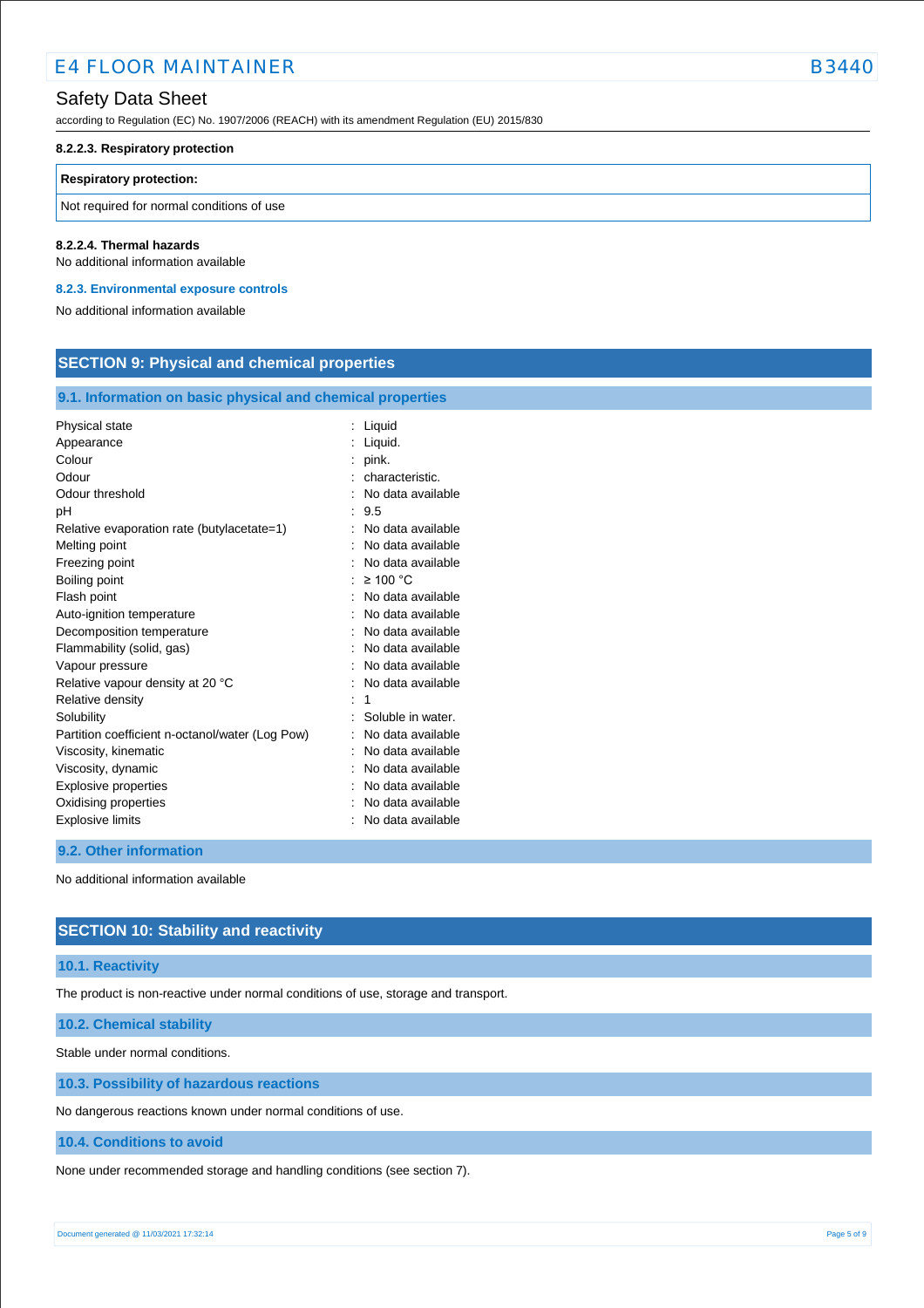# Safety Data Sheet

according to Regulation (EC) No. 1907/2006 (REACH) with its amendment Regulation (EU) 2015/830

### **10.5. Incompatible materials**

None under normal use.

# **10.6. Hazardous decomposition products**

Under normal conditions of storage and use, hazardous decomposition products should not be produced.

| <b>SECTION 11: Toxicological information</b>           |                                                 |  |
|--------------------------------------------------------|-------------------------------------------------|--|
| 11.1 Information on toxicological effects              |                                                 |  |
| Acute toxicity (oral)                                  | Not classified<br>÷<br>Not classified           |  |
| Acute toxicity (dermal)<br>Acute toxicity (inhalation) | Not classified<br>÷                             |  |
| Skin corrosion/irritation                              | Not classified<br>÷                             |  |
| Serious eye damage/irritation                          | pH: 9.5<br>: Causes serious eye damage.         |  |
| Respiratory or skin sensitisation                      | pH: 9.5<br>May cause an allergic skin reaction. |  |
| Germ cell mutagenicity<br>Carcinogenicity              | Not classified<br>÷<br>Not classified<br>÷      |  |
| Reproductive toxicity                                  | Not classified<br>۰                             |  |
| STOT-single exposure                                   | : Not classified                                |  |
| STOT-repeated exposure                                 | Not classified<br>÷                             |  |
| Aspiration hazard                                      | Not classified<br>$\ddot{\phantom{a}}$          |  |

| <b>SECTION 12: Ecological information</b>                    |                                                      |
|--------------------------------------------------------------|------------------------------------------------------|
| 12.1. Toxicity                                               |                                                      |
| Hazardous to the aquatic environment, short-term<br>(acute)  | Not classified<br>$\mathbb{R}^n$                     |
| Hazardous to the aquatic environment, long-term<br>(chronic) | : Harmful to aquatic life with long lasting effects. |

| Citronellol (106-22-9)             |                      |  |
|------------------------------------|----------------------|--|
| $ $ LC50 - Fish [1]                | $10 \text{ mg/l}$    |  |
| EC50 - Other aquatic organisms [1] | 17.48 mg/l waterflea |  |
| EC50 - Other aquatic organisms [2] | $2.38$ mg/l          |  |

| <b>Isotridecanol, ethoxylated (8 EO) (9043-30-5)</b> |                                |  |
|------------------------------------------------------|--------------------------------|--|
| $ $ LC50 - Fish [1]                                  | $> 1$ mg/l                     |  |
| EC50 - Other aquatic organisms [1]                   | $\frac{1}{2}$ 1 mg/l waterflea |  |

| Alcohol Alkoxylate (166736-08-9) |                 |
|----------------------------------|-----------------|
| $ $ LC50 - Fish [1]              | $10 - 100$ mg/l |
| EC50 - Crustacea [1]             | $10 - 100$ mg/l |
| ErC50 other aquatic plants       | $10 - 100$ mg/l |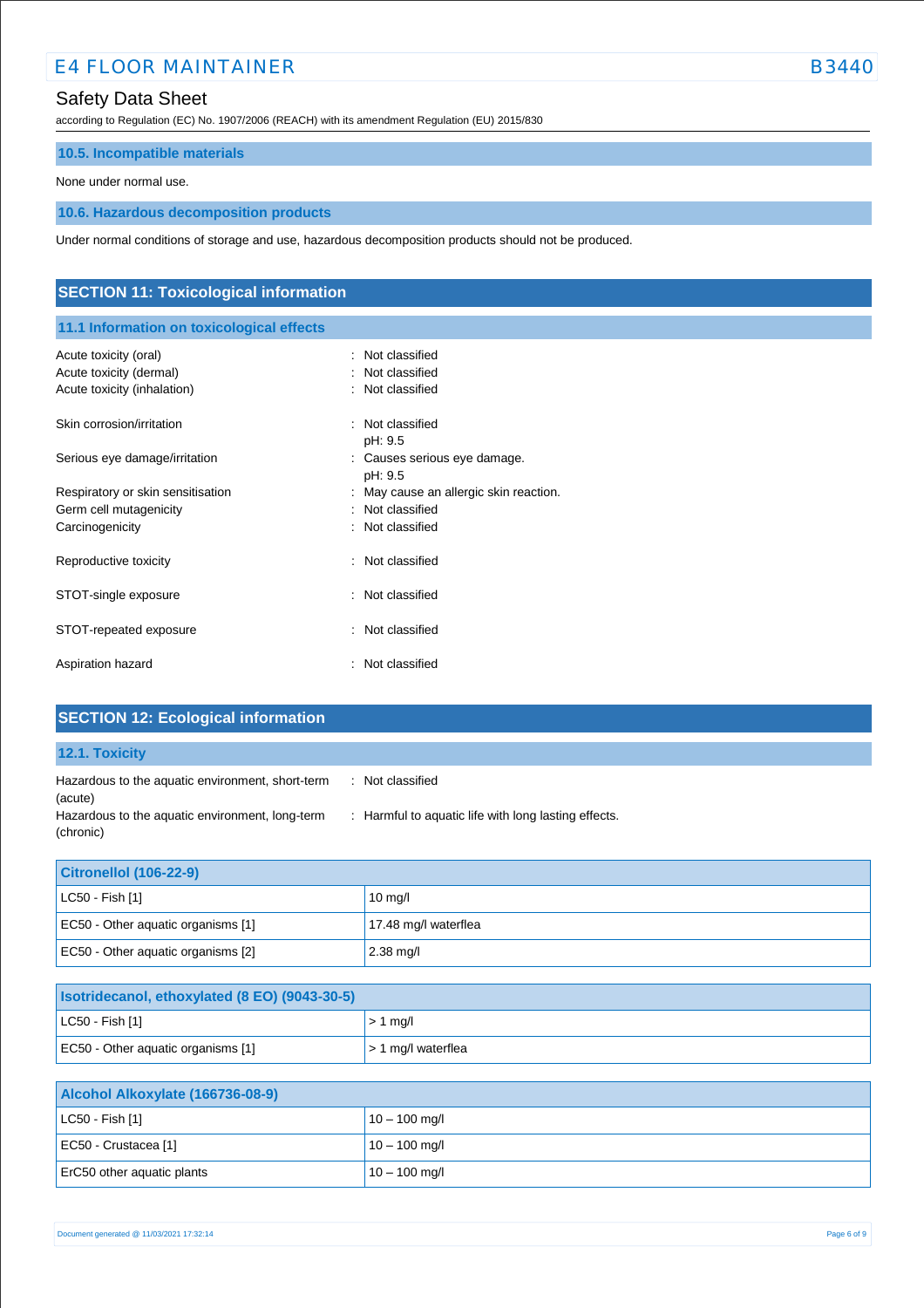# Safety Data Sheet

according to Regulation (EC) No. 1907/2006 (REACH) with its amendment Regulation (EU) 2015/830

| 12.2. Persistence and degradability             |     |
|-------------------------------------------------|-----|
| No additional information available             |     |
| 12.3. Bioaccumulative potential                 |     |
| <b>Citronellol (106-22-9)</b>                   |     |
| Partition coefficient n-octanol/water (Log Pow) | 3.1 |
| 12.4. Mobility in soil                          |     |
| No additional information available             |     |

**12.5. Results of PBT and vPvB assessment**

No additional information available

**12.6. Other adverse effects**

No additional information available

# **SECTION 13: Disposal considerations**

**13.1. Waste treatment methods**

No additional information available

### **SECTION 14: Transport information**

In accordance with ADR / IMDG / IATA

| 14.1 UN number                                                                                                                                         |                                                          |             |
|--------------------------------------------------------------------------------------------------------------------------------------------------------|----------------------------------------------------------|-------------|
| UN-No. (ADR)<br>UN-No. (IMDG)<br>UN-No. (IATA)                                                                                                         | Not applicable<br>Not applicable<br>: Not applicable     |             |
| 14.2. UN proper shipping name                                                                                                                          |                                                          |             |
| Proper Shipping Name (ADR)<br>Proper Shipping Name (IMDG)<br>Proper Shipping Name (IATA)                                                               | : Not applicable<br>Not applicable<br>: Not applicable   |             |
| 14.3. Transport hazard class(es)                                                                                                                       |                                                          |             |
| <b>ADR</b><br>Transport hazard class(es) (ADR)<br><b>IMDG</b><br>Transport hazard class(es) (IMDG)<br><b>IATA</b><br>Transport hazard class(es) (IATA) | : Not applicable<br>: Not applicable<br>: Not applicable |             |
| 14.4. Packing group                                                                                                                                    |                                                          |             |
| Packing group (ADR)<br>Packing group (IMDG)<br>Packing group (IATA)                                                                                    | Not applicable<br>Not applicable<br>: Not applicable     |             |
| <b>14.5. Environmental hazards</b>                                                                                                                     |                                                          |             |
| Dangerous for the environment<br>Marine pollutant                                                                                                      | : No<br>: No                                             |             |
| Document generated @ 11/03/2021 17:32:14                                                                                                               |                                                          | Page 7 of 9 |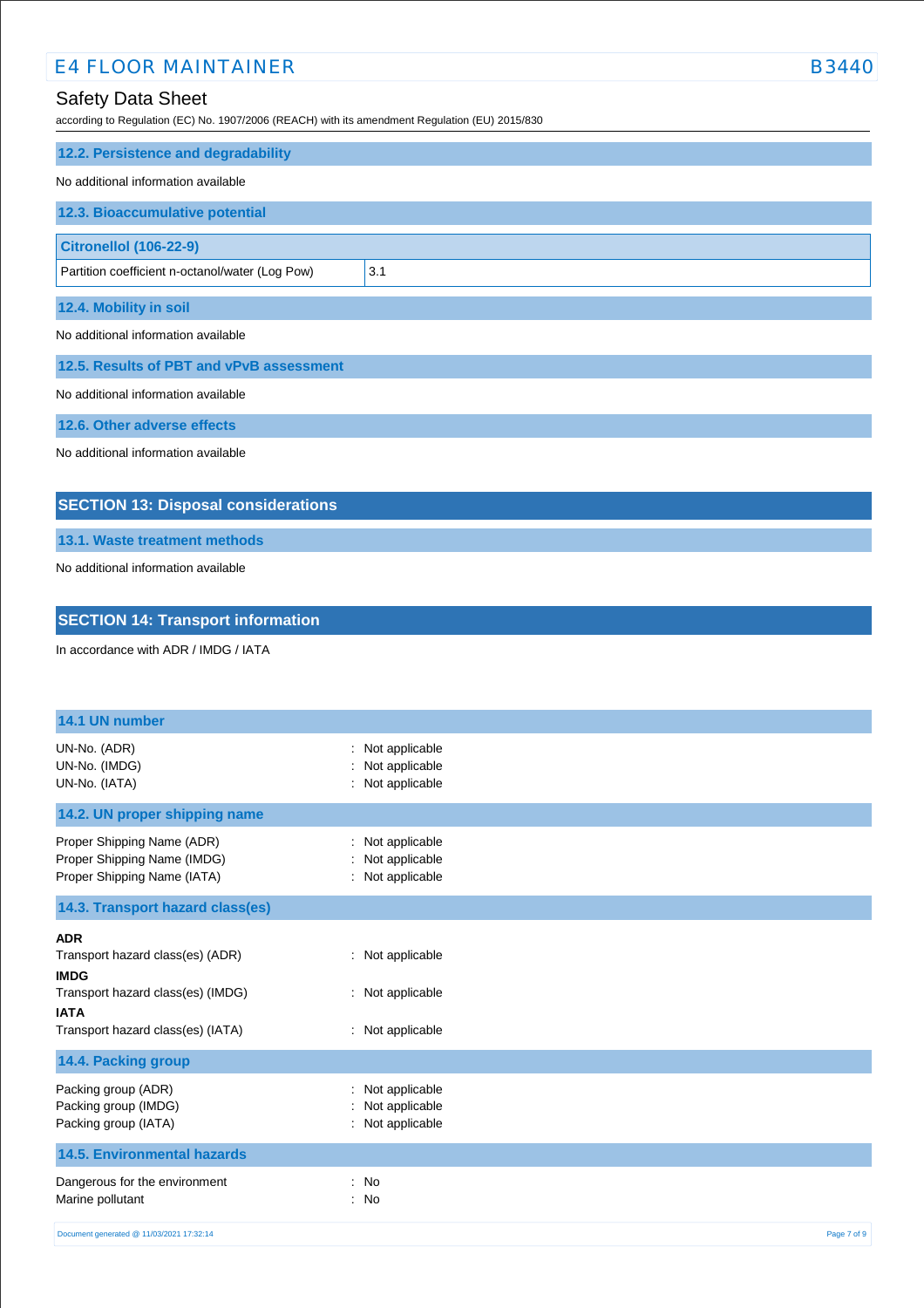# Safety Data Sheet

according to Regulation (EC) No. 1907/2006 (REACH) with its amendment Regulation (EU) 2015/830

Other information **intervalse and the Contract Contract Contract Contract Contract Contract Contract Contract Contract Contract Contract Contract Contract Contract Contract Contract Contract Contract Contract Contract Cont** 

### **14.6. Special precautions for user**

**Overland transport**

No data available **Transport by sea** No data available

**Air transport** No data available

**14.7. Transport in bulk according to Annex II of Marpol and the IBC Code**

#### Not applicable

### **SECTION 15: Regulatory information**

**15.1. Safety, health and environmental regulations/legislation specific for the substance or mixture**

#### **15.1.1. EU-Regulations**

Contains no REACH substances with Annex XVII restrictions

Contains no substance on the REACH candidate list

Contains no REACH Annex XIV substances

Contains no substance subject to Regulation (EU) No 649/2012 of the European Parliament and of the Council of 4 July 2012 concerning the export and import of hazardous chemicals.

Contains no substance subject to Regulation (EU) No 2019/1021 of the European Parliament and of the Council of 20 June 2019 on persistent organic pollutants

Allergenic fragrances > 0,01%:

HEXYL CINNAMAL LINAL OOL BUTYLPHENYL METHYLPROPIONAL GERANIOL **CITRONELLOL** 

| Detergent Regulation (648/2004/EC): Labelling of contents:                                    |               |  |
|-----------------------------------------------------------------------------------------------|---------------|--|
| <b>Component</b>                                                                              | $\frac{9}{6}$ |  |
| non-ionic surfactants                                                                         | 5-15%         |  |
| reaction mass of 5-chloro-2-methyl-2H-isothiazol-3-one and 2-methyl-2H-isothiazol-3-one (3:1) |               |  |
| <b>TETRAMETHYLOLGLYCOLURIL</b>                                                                |               |  |
| perfumes                                                                                      |               |  |
| <b>HEXYL CINNAMAL</b>                                                                         |               |  |
| <b>LINALOOL</b>                                                                               |               |  |
| <b>BUTYLPHENYL METHYLPROPIONAL</b>                                                            |               |  |
| <b>GERANIOL</b>                                                                               |               |  |
| <b>CITRONELLOL</b>                                                                            |               |  |

#### **15.1.2. National regulations**

#### **United Kingdom**

British National Regulations : Commission Regulation (EU) 2015/830 of 28 May 2015 amending Regulation (EC) No 1907/2006 of the European Parliament and of the Council on the Registration, Evaluation, Authorisation and Restriction of Chemicals (REACH). Classification Labelling Packaging Regulation; Regulation (EC) No 1272/2008. Detergent Regulation (648/2004/EC).